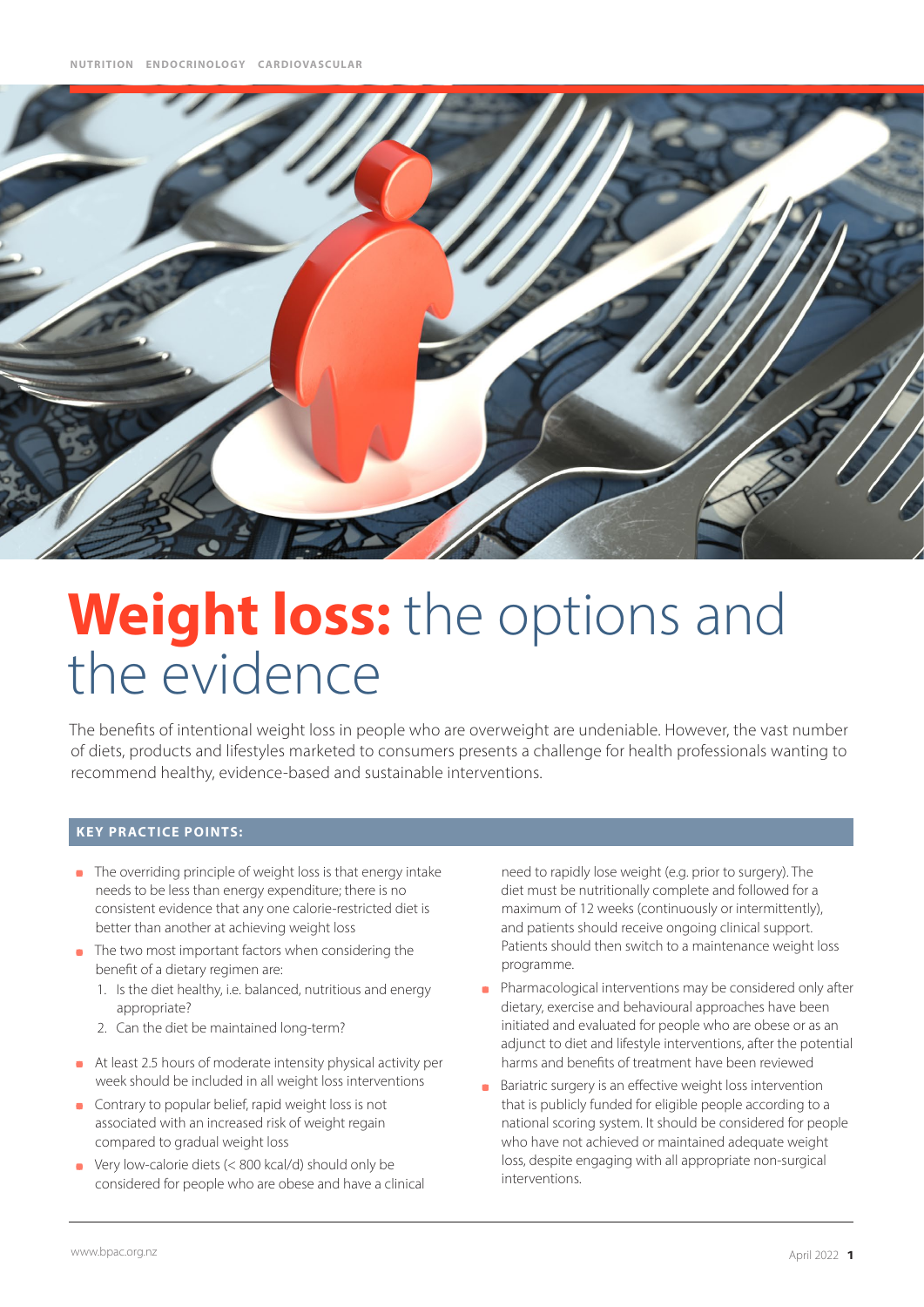This is a revision of a previously published article. What's new for this update:

- **Evidence supporting lifestyle interventions as** an effective strategy for the management and remission of type 2 diabetes is now available in a separate article, see: **[bpac.org.nz/2021/](https://bpac.org.nz/2021/diabetes-weight.aspx) [diabetes-weight.aspx](https://bpac.org.nz/2021/diabetes-weight.aspx)**
- A section added on the use of a whole food plant-based diets to support long-term weight management
- **Two new pharmacological interventions** approved in New Zealand (but not funded) for weight management:
	- Liraglutide (a GLP 1 receptor agonist)
	- Naltrexone + bupropion

# **Obesity in New Zealand**

The proportion of the New Zealand population who are obese is growing. In 2020/21, over one-third of New Zealand adults (1.42 million) had a BMI ≥ 30 kg/m<sup>2</sup>.<sup>1</sup> There are, however, marked differences in the rates of obesity for some groups; Pacific peoples (63%) and Māori (48%) are more likely to be obese than European/Others (29%) and Asians (16%).<sup>1</sup> People living in the most deprived communities are 1.8 times as likely to be obese than those living in the least deprived.<sup>1</sup> Ongoing inequity in the social determinants of health is resulting in an increasing burden of obesity and obesity-related disease (e.g. type 2 diabetes) on Māori and Pacific peoples.<sup>2</sup>

Studies have shown that Asian populations are at higher risk for type 2 diabetes, high blood pressure and lipid levels at lower BMI thresholds than other ethnic groups;<sup>3</sup> for a fixed BMI, New Zealand Chinese have a higher percentage body fat compared to New Zealand Europeans and Asian Indians.<sup>4</sup> The World Health Organization proposed a lower BMI cut-off for Asians where a BMI of 23 kg/m<sup>2</sup> is considered overweight.<sup>3</sup> New Zealand guidelines recommend considering a lower treatment threshold for Asian patients with central/abdominal obesity.5

Achieving a healthy weight underpins the prevention and management of numerous long-term health conditions.<sup>6</sup> However, halting the obesity epidemic requires societal change. While primary health care professionals are not able to address all of the health determinants relating to obesity, on an individual level they can encourage patients to have healthy lifestyles that prevent excessive weight gain, and offer interventions and support to people who would benefit from a reduction in body weight. Beginning a weight loss journey can be daunting; identifying and addressing any psychological barriers to weight loss and assessing readiness to change will help ensure that the lifestyle, pharmacological or surgical treatments are effective.

For further information on the effect of weight loss on the management and remission of type 2 diabetes, see: **[bpac.org.](https://bpac.org.nz/2021/diabetes-weight.aspx) [nz/2021/diabetes-weight.aspx](https://bpac.org.nz/2021/diabetes-weight.aspx)**

 $\odot$  Information to support patients who are initiating a weight loss plan is available from: **[www.health.govt.nz/your-health/](https://www.health.govt.nz/your-health/healthy-living/food-activity-and-sleep/healthy-weight/help-managing-your-weight/getting-started-your-weight-loss-plan) [healthy-living/food-activity-and-sleep/healthy-weight/](https://www.health.govt.nz/your-health/healthy-living/food-activity-and-sleep/healthy-weight/help-managing-your-weight/getting-started-your-weight-loss-plan) [help-managing-your-weight/getting-started-your-weight](https://www.health.govt.nz/your-health/healthy-living/food-activity-and-sleep/healthy-weight/help-managing-your-weight/getting-started-your-weight-loss-plan)[loss-plan](https://www.health.govt.nz/your-health/healthy-living/food-activity-and-sleep/healthy-weight/help-managing-your-weight/getting-started-your-weight-loss-plan)**

## **The principles of weight management**

Obesity is a chronic disease that results from complex interactions between genetic, metabolic, hormonal, behavioural and environmental factors.<sup>6</sup> Key lifestyle interventions to promote weight loss include behaviour change strategies, reducing calorie intake, improving the nutritional value of the diet and increasing energy expenditure.<sup>6</sup> The clinical benefits of weight loss begin once an overweight person loses as little as 5% of their body weight and benefits increase as the ideal weight range is approached. If lifestyle interventions alone are unsuccessful, treatment can be stepped up to include pharmacological or surgical treatment.

Key aspects of weight loss management include:

- **Optimising the management of co-morbidities and** considering other potential causes of weight gain, e.g. adverse medicine effects, undiagnosed conditions or psychosocial issues
- **Developing an individualised plan with SMARTER\* goals** (**S**pecific, **M**easurable, **A**chievable, **R**elevant, **T**ime-bound, **E**njoyable and evaluate, **R**ecord and reward) and a plan for review and monitoring. Lifestyle changes should be sustainable so that reductions in body weight can be maintained. Individualising management based on cultural factors is also important to support weight loss; for example, a review of studies relating to obesity management in New Zealand primary care demonstrated that including whānau and values such as manaakitanga (enhancing the integrity of the person), pātaka mātauranga (sharing knowledge that leads to understanding and responsibility) and whanaungatanga (support or connectedness) aided the success of interventions.7
- Recommending dietary interventions that are affordable and recognise the cultural and social significance of food, e.g. manaakitanga in Māori culture centres on generous hospitality often involving food, and this concept is shared by many other Pacific and Asian cultures
- Recommending behavioural interventions as appropriate, e.g. encouraging regular meals and meal planning,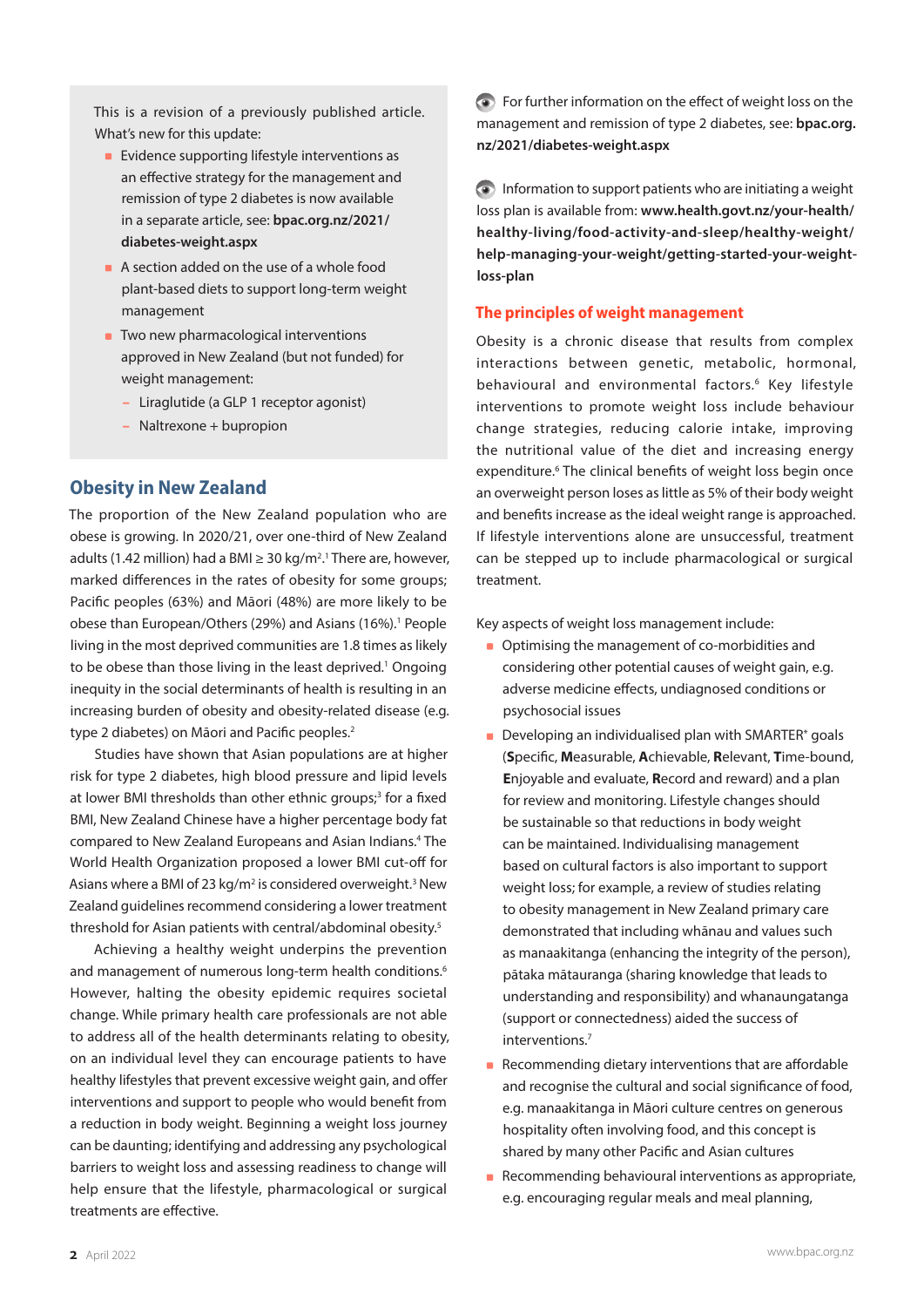self-monitoring, stimulus control, stress management, slowing the rate of eating, ensuring social support, problem-solving, thought modification, relapse prevention and strategies to deal with weight regain.5 If additional support is needed, referral to weight loss support groups or counselling (depending on local availability).

- Recommending physical activity and exercise interventions that are appropriate for the patient's fitness level and encouraging an increase in intensity as their fitness and mobility improves (see: "Exercise should be included in every weight loss regimen")
- Re-framing the discussion to focus on improving the management of long-term conditions, e.g. type 2 diabetes or dyslipidaemia, rather than weight loss may motivate patients to engage with lifestyle changes or step treatment up to include weight loss medicines, if indicated<sup>8</sup>
- \* Information for patients on SMARTER goals is available here: **[www.healthnavigator.org.nz/healthy-living/m/](https://www.healthnavigator.org.nz/healthy-living/m/making-changes-goal-setting/) [making-changes-goal-setting/](https://www.healthnavigator.org.nz/healthy-living/m/making-changes-goal-setting/)**

For further information on psychological and behavioural interventions for obesity management, see:

- **Appendix 2 in the Ministry of Health's Clinical quidelines** for weight management in New Zealand adults **[www.](https://www.health.govt.nz/system/files/documents/publications/clinical-guidelines-for-weight-management-in-new-zealand-adultsv2.pdf) [health.govt.nz/system/files/documents/publications/](https://www.health.govt.nz/system/files/documents/publications/clinical-guidelines-for-weight-management-in-new-zealand-adultsv2.pdf) [clinical-guidelines-for-weight-management-in-new](https://www.health.govt.nz/system/files/documents/publications/clinical-guidelines-for-weight-management-in-new-zealand-adultsv2.pdf)[zealand-adultsv2.pdf](https://www.health.govt.nz/system/files/documents/publications/clinical-guidelines-for-weight-management-in-new-zealand-adultsv2.pdf)**
- **Canadian adult obesity clinical practice quideline [obesitycanada.ca/wp-content/uploads/2020/08/10-](https://obesitycanada.ca/wp-content/uploads/2020/08/10-Psych-Interventions-2-v3-with-links_FINAL.pdf) [Psych-Interventions-2-v3-with-links\\_FINAL.pdf](https://obesitycanada.ca/wp-content/uploads/2020/08/10-Psych-Interventions-2-v3-with-links_FINAL.pdf)**

## **Rapid weight loss is not associated with an increased risk of weight regain**

Rapid weight loss, e.g. a 10% reduction in body weight over five weeks, is associated with the same risk of weight regain after nine months, compared to a 10% reduction in body weight over three months.<sup>9</sup> Therefore, even though diets that begin with significant calorie restriction and rapid weight loss may not be sustainable long-term, there is no evidence they are any less successful than those involving more gradual changes, and no more likely to cause a relapse into unhealthy behaviours.

## **Simply advising people to lose weight makes them more likely to try**

Although it can be a confronting topic, health professionals (including doctors, dietitians, nurses and pharmacists) should raise the issue of weight loss if a person is likely to benefit from a reduction in body weight. A meta-analysis of 12 studies

found that people who were advised to lose weight by a health professional in primary care were almost four times more likely to attempt to do so than those who did not receive this advice.10

## **Dietary approaches to weight loss**

Key features of calorie-restricted diets that are effective for weight loss are summarised in Table 1. In general, the weight loss efficacy of energy-matched dietary regimens with different macronutrient compositions, e.g. low carbohydrate or low-fat, is similar. However, regimens that minimise or "forbid" the intake of particular food groups may result in nutritional deficiencies, e.g. insufficient fibre, iron or calcium, or excessive intake of saturated fat. These diets are also often not sustainable in the long-term or practical to manage, e.g. family meals may not be easy to adapt or there may be difficulties in finding foods to match the diet when dining out or at other people's homes.

The two most important factors, therefore, in determining the benefit of a dietary regimen are:<sup>5,11</sup>

- 1. Is the diet healthy, i.e. balanced, nutritious and energy appropriate?
- 2. Can the diet be maintained long-term, e.g. is it affordable, sustainable within a person's lifestyle and with their comorbidities, and is it culturally and socially acceptable?

### **Referring to a dietitian**

People with sub-optimal nutrition may benefit from a discussion with a dietitian. Funded consultations for people who are obese are generally for those with diabetes and uncontrolled hyperglycaemia, although referral criteria differ between DHBs. Dietitians are also available privately.

Contact details for local dietitians are available from: **[dietitians.org.nz](https://dietitians.org.nz)**

## **Dietary supplements: no evidence of effectiveness and may cause adverse effects**

Advise people against using dietary supplements, e.g. amarasate, garcinia and other botanicals, for weight loss as there is no evidence of benefit, often the safety has not been established and they may interact with medicines. Supplements may be unaffordable for many patients and can be associated with adverse effects such as liver failure, colitis and gastrointestinal irritation.<sup>23</sup> Some supplements contain caffeine or capsaicinoids that may increase energy expenditure to promote weight loss, but can result in tachycardia or arrhythmias, which is problematic in people with pre-existing cardiac conditions.23

Similarly, there is no conclusive evidence that herbal preparations, slimming teas or high fibre tablets as appetite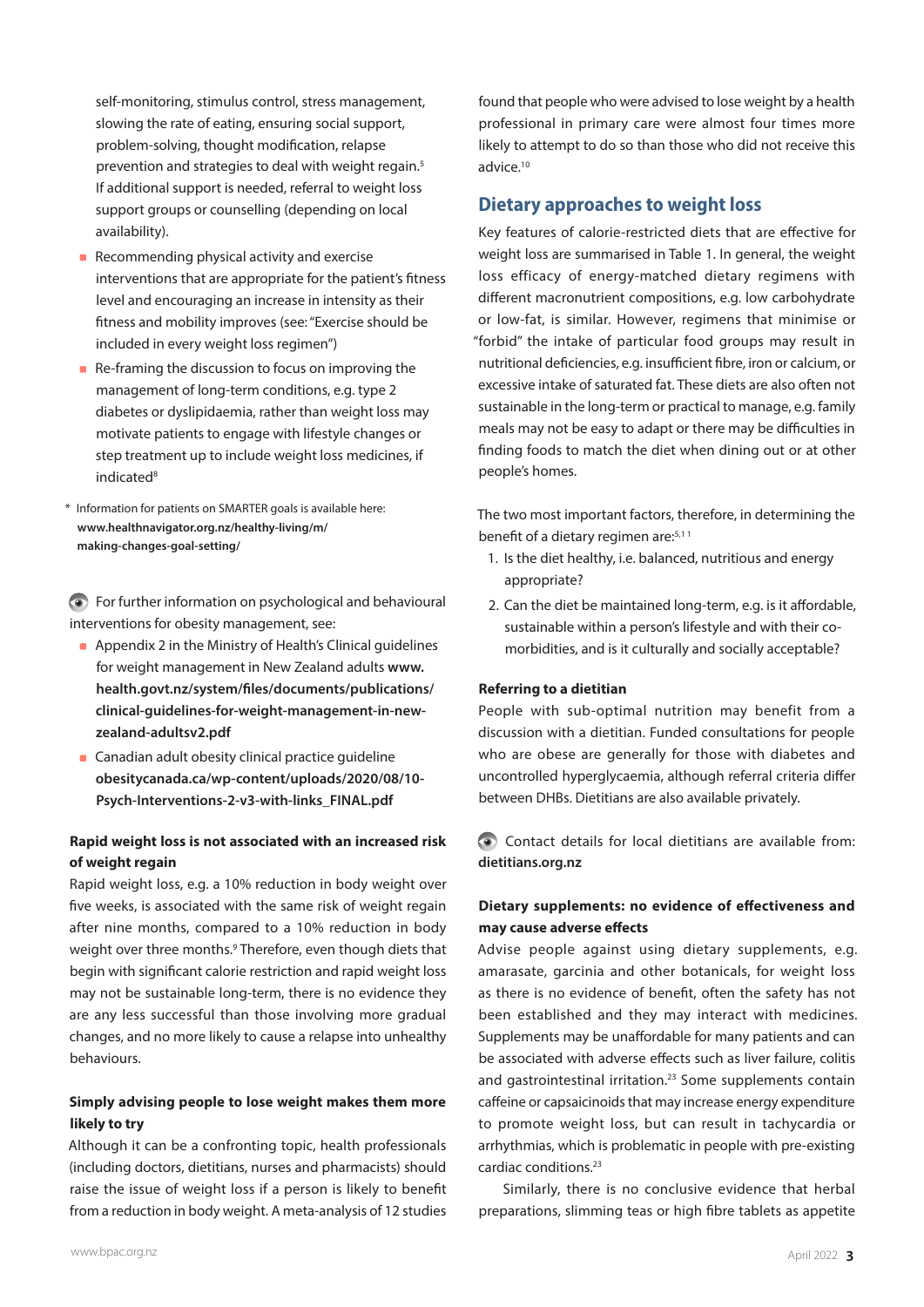## Table 1: Dietary regimens with evidence of effectiveness for weight loss or reduced cardiovascular disease (CVD) risk.<sup>5</sup>

| <b>Name</b>                                                                                                                                                                               |                                                                                                                                                                                                                                                                                         | <b>Description</b>                                                                                                                                                                                                                                                                                                                                                                                                                                                 | <b>Positives</b>                                                                                                                                                                                                                                                                                            | <b>Negatives</b>                                                                                                                                                                                                                                                                                                                                                                                                                                                                                                                                                       |
|-------------------------------------------------------------------------------------------------------------------------------------------------------------------------------------------|-----------------------------------------------------------------------------------------------------------------------------------------------------------------------------------------------------------------------------------------------------------------------------------------|--------------------------------------------------------------------------------------------------------------------------------------------------------------------------------------------------------------------------------------------------------------------------------------------------------------------------------------------------------------------------------------------------------------------------------------------------------------------|-------------------------------------------------------------------------------------------------------------------------------------------------------------------------------------------------------------------------------------------------------------------------------------------------------------|------------------------------------------------------------------------------------------------------------------------------------------------------------------------------------------------------------------------------------------------------------------------------------------------------------------------------------------------------------------------------------------------------------------------------------------------------------------------------------------------------------------------------------------------------------------------|
| Modified macronutrient                                                                                                                                                                    | Mediterranean<br>www.mayoclinic.org/<br>healthy-lifestyle/<br>nutrition-and-healthy-<br>eating/in-depth/<br>mediterranean-diet/<br>art-20047801                                                                                                                                         | Three strategies:<br>1. Increased consumption of<br>omega-3 fats from fish and plant<br>sources<br>2. Substitution of saturated and<br>trans fats for non-hydrogenated<br>unsaturated fats                                                                                                                                                                                                                                                                         | A substantial amount of supporting<br>short and long-term evidence,<br>including a lower risk of CVD events,<br>reduced triglycerides, a reduced<br>risk of diabetes, lower HbA <sub>1c</sub> and<br>reduced circulation of inflammatory<br>markers <sup>12,13</sup>                                        | Serving sizes are not specified and<br>it can be difficult to estimate calorie<br>intake.<br>Iron intake may be insufficient, and<br>supplementation may be required.                                                                                                                                                                                                                                                                                                                                                                                                  |
|                                                                                                                                                                                           | (Recommended by the<br>Ministry of Health)                                                                                                                                                                                                                                              | 3. Consumption of a diet high in<br>fruit, vegetables and whole<br>grains to increase fibre and<br>antioxidant intakes and<br>consumption of very few<br>products made from refined<br>grains<br>Vegetables and fruit are central,<br>monounsaturated fats are<br>prominent, sourced mainly from<br>olive oil. Includes cereals, nuts and<br>legumes, a moderate amount of<br>poultry, fish and dairy products and<br>little to no red meat.                       |                                                                                                                                                                                                                                                                                                             |                                                                                                                                                                                                                                                                                                                                                                                                                                                                                                                                                                        |
|                                                                                                                                                                                           | Low fat, e.g. Dietary<br>approach to stop<br>hypertension (DASH)<br>www.mayoclinic.org/<br>healthy-lifestyle/nutrition-<br>and-healthy-eating/<br>in-depth/dash-diet/<br>art-20048456<br>www.diabetes.co.uk/diet/<br>dash-diet.html<br>(Recommended by the<br>Ministry of Health)       | Includes vegetables, fruits, fish, nuts<br>and low-fat dairy products that are<br>naturally low in sodium. Red meat<br>may be eaten in moderation.                                                                                                                                                                                                                                                                                                                 | Associated with lower blood<br>pressure and a reduced risk of CVD<br>and type 2 diabetes, and improved<br>glycaemic control and blood lipid<br>profile. $12$<br>Although not intended as a weight<br>loss programme, weight loss may<br>result as the diet facilitates healthier<br>meal and snack choices. | Serving sizes are not specified and<br>it can be difficult to estimate calorie<br>intake                                                                                                                                                                                                                                                                                                                                                                                                                                                                               |
|                                                                                                                                                                                           | Low (and very low)<br>carbohydrate*, e.g.<br>Atkins, ketogenic <sup>+</sup><br>www.mayoclinic.org/<br>healthy-lifestyle/<br>weight-loss/in-depth/<br>low-carb-diet/<br>art-20045831<br>(Very low carbohydrate<br>[ketogenic] diets are not<br>recommended by the<br>Ministry of Health) | Low carbohydrate diets<br>contain $\leq 40\%$ of total energy<br>from carbohydrates. Very low<br>carbohydrate diets contain < 20%<br>$(20 - 60)$ g/day). <sup>5</sup><br>Red meat, poultry, fish, shellfish<br>and eggs are the primary source of<br>nutrition.<br>The saturated fat content may<br>be particularly high in versions<br>marketed as ketogenic.                                                                                                     | Associated with reductions in blood<br>pressure, triglyceride levels, HbA <sub>1-1</sub><br>and insulin resistance. <sup>14, 15</sup><br>Ketogenesis may cause a reduction<br>in appetite. $13$                                                                                                             | Fibre and micronutrient consumption<br>may be inadequate, consumption of<br>saturated fat may be excessive.<br>High LDL-C as a result of ketogenic<br>diets may compromise artery function<br>and worsen heart disease. <sup>16</sup><br>Initial adverse effects include low<br>energy levels, "brain fog", increased<br>hunger, sleep problems, nausea,<br>digestive discomfort, bad breath and<br>poor exercise performance.<br>Hard to sustain in the long term and<br>most of the initial weight loss seen is<br>often associated with fluid losses. <sup>16</sup> |
| Paleo<br>www.mayoclinic.org/healthy-<br>lifestyle/nutrition-and-healthy-<br>eating/in-depth/paleo-diet/<br>art-20111182<br>(Paleo diets are not recommended<br>by the Ministry of Health) |                                                                                                                                                                                                                                                                                         | Focuses on foods theoretically<br>eaten during early human evolution,<br>e.g. lean meat, fish, vegetables,<br>eggs, nuts and berries, and avoids<br>grains, dairy, salt, refined fats,<br>sugars and processed foods.<br>Often lower in carbohydrate, higher<br>in protein and moderate to high<br>in fat; however, the macronutrient<br>profile can differ substantially<br>depending on the palaeolithic<br>culture/region inspiring the specific<br>paleo diet. | Includes some patterns of<br>behaviour known to be beneficial,<br>e.g. drinking water, limiting refined<br>sugar.                                                                                                                                                                                           | Only a few small studies of short<br>duration have been conducted with<br>mixed effects on weight, HbA <sub>1c</sub> and<br>lipids. <sup>15</sup><br>Requires the elimination of two whole<br>food groups (dairy and grains). There<br>is a risk of nutrient inadequacy (e.g.<br>fibre, calcium, iron and vitamin D) and<br>it may be difficult to follow. Ensuring<br>adequate calcium is of particular<br>concern, particularly for those at risk of<br>osteoporosis. <sup>17</sup>                                                                                  |

\* It is thought that these patterns of eating shift the body away from glucose as a source of energy and towards fatty acids and fatty-acid derived ketones, at the same time fat storage is reduced<sup>22</sup>

† Ketogenic diets are very low in carbohydrate and high in fat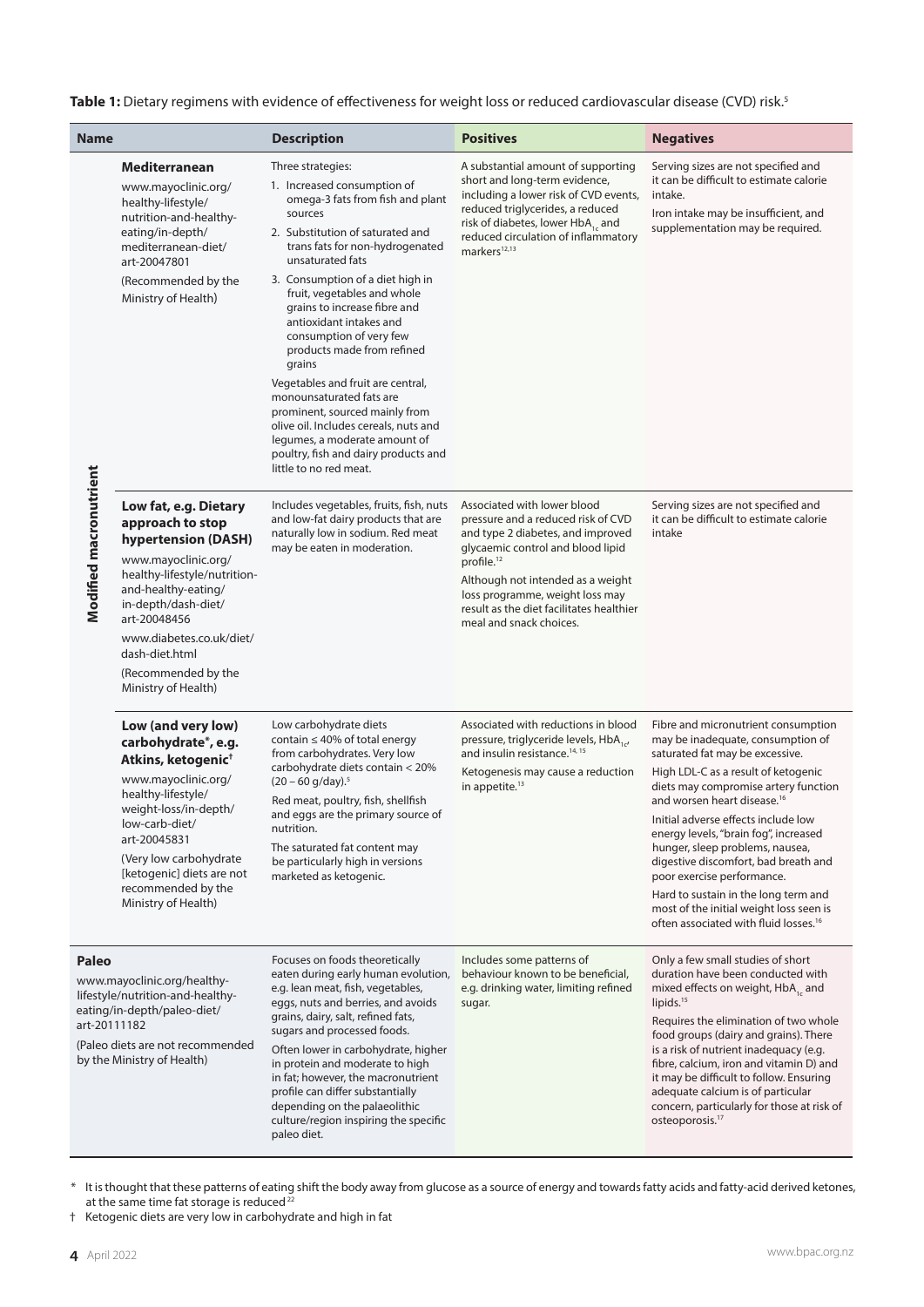| Plant-based                                                                                                                                                                   | <b>Whole food plant-</b><br>based diets<br>www.healthline.com/<br>nutrition/plant-based-<br>diet-quide#foods-to-eat<br>www.bda.uk.com/<br>resource/vegetarian-<br>vegan-plant-based-diet.<br>html               | Focuses on consuming foods in<br>their most natural form, e.g. grains,<br>legumes, vegetables, fruit and nuts.<br>Excludes heavily processed and<br>refined foods and avoids or limits<br>meat, eggs and dairy.                                                                                                                                                                                                                                                                                                                                                                                                                                                                                                                                                                                                                      | Long-term sustainable method of<br>significant body weight reductions<br>despite no caloric or portion size<br>restrictions. <sup>18</sup><br>Associated with a slight raise in<br>resting metabolic rate, reduced<br>risk of type 2 diabetes, CVD and<br>hypertension. <sup>18</sup><br>May be protective against insulin<br>resistance. <sup>18</sup>                               | May provide insufficient daily<br>quantities of vitamins B12 and D, and<br>calcium; encourage a wide variety<br>of plant-derived foods to ensure<br>the diet is balanced and sustainable.<br>Supplements may be necessary.<br>Vegans need to ensure a reliable source<br>of vitamin B12.<br>If excluding dairy, vegan sources<br>of calcium or supplementation is<br>necessary.                                                                                                                                                                                                                                                                                                                                                                                                                                                                                                            |
|-------------------------------------------------------------------------------------------------------------------------------------------------------------------------------|-----------------------------------------------------------------------------------------------------------------------------------------------------------------------------------------------------------------|--------------------------------------------------------------------------------------------------------------------------------------------------------------------------------------------------------------------------------------------------------------------------------------------------------------------------------------------------------------------------------------------------------------------------------------------------------------------------------------------------------------------------------------------------------------------------------------------------------------------------------------------------------------------------------------------------------------------------------------------------------------------------------------------------------------------------------------|---------------------------------------------------------------------------------------------------------------------------------------------------------------------------------------------------------------------------------------------------------------------------------------------------------------------------------------------------------------------------------------|--------------------------------------------------------------------------------------------------------------------------------------------------------------------------------------------------------------------------------------------------------------------------------------------------------------------------------------------------------------------------------------------------------------------------------------------------------------------------------------------------------------------------------------------------------------------------------------------------------------------------------------------------------------------------------------------------------------------------------------------------------------------------------------------------------------------------------------------------------------------------------------------|
|                                                                                                                                                                               | Vegetarian or vegan<br>www.mayoclinic.org/<br>healthy-lifestyle/nutrition-<br>and-healthy-eating/<br>in-depth/vegetarian-diet/<br>art-20046446<br>www.bda.uk.com/<br>resource/vegan-diet-<br>healthier-way.html | Those who follow plant-based diets<br>are categorised as:<br>Lacto-ovo vegetarian: eat dairy<br>foods and eggs but not meat,<br>poultry or seafood<br>$\blacksquare$<br>Ovo-vegetarian: include eggs<br>but avoid all other animal foods,<br>including dairy<br>Lacto-vegetarian: eat dairy foods<br>but exclude eggs, meat, poultry<br>and seafood<br>Vegan: exclude all animal<br>$\blacksquare$<br>products including dairy, eggs,<br>and sometimes honey                                                                                                                                                                                                                                                                                                                                                                         | Vegetarian diets, including vegan<br>diets, are associated with improved<br>cardiometabolic risk factors, and a<br>reduced risk of type 2 diabetes and<br>CVD <sup>12</sup>                                                                                                                                                                                                           | Requires calorie restriction to be<br>effective for weight loss.<br>May include high amounts of saturated<br>fats, e.g. coconut oil, and processed<br>foods high in calories, sugar and<br>sodium.<br>Vegan regimens may be low in iron,<br>vitamin B12, calcium and iodine and<br>supplementation may be required.                                                                                                                                                                                                                                                                                                                                                                                                                                                                                                                                                                        |
| Very low energy*<br>www.nhs.uk/live-well/<br>healthy-weight/<br>very-low-calorie-diets/                                                                                       |                                                                                                                                                                                                                 | Typically used for rapid weight loss<br>over 8 to 12 weeks prior to a weight<br>loss maintenance programme or if<br>there is clinical need to lose weight<br>rapidly (e.g. prior to surgery). <sup>19</sup><br>Energy intake is usually < 3350 kJ/<br>day (< 800 kcal/d). <sup>19</sup><br>Food usually replaced with a<br>nutritionally balanced product (e.g.<br>shake, soup, bar) with high protein<br>content to minimise the loss of<br>lean tissue, supplemented with<br>vitamins, minerals, electrolytes and<br>fatty acids.                                                                                                                                                                                                                                                                                                  | Reductions in BMI, blood pressure<br>and triglycerides can lead to long-<br>term weight management, reduced<br>CVD risk and obesity related<br>co-morbidities (e.g. diabetes). <sup>5</sup><br>May cause a reduction in appetite. <sup>20</sup>                                                                                                                                       | Hard to sustain and should generally<br>only be used for short periods (<<br>12 weeks), ideally under medical<br>supervision, before switching to a<br>maintenance diet. No guidance on<br>food selection is provided; education<br>may be required to ensure healthy<br>options are chosen during the weight<br>maintenance phase.<br>Not appropriate for many people, e.g.<br>children, pregnant women, people<br>aged over 65 years, those with eGFR<br>$<$ 30 mL/min/1.73m <sup>2</sup> or recent acute<br>coronary syndrome. <sup>5</sup><br>The reduced energy intake may cause<br>transient adverse effects including<br>alopecia, tiredness, dizziness and cold<br>intolerance.<br>Regular follow ups are required which<br>may not be achievable for some<br>people or able to be offered by some<br>clinics; follow-up by phone may be an<br>appropriate solution in some cases. |
| Intermittent fasting*<br>www.hsph.harvard.edu/<br>nutritionsource/healthy-weight/<br>diet-reviews/intermittent-fasting/<br>sciencebasedmedicine.org/<br>intermittent-fasting/ |                                                                                                                                                                                                                 | A pattern of eating that cycles<br>between energy restriction and<br>non-fasting. The most common is<br>the 5:2 dietary regimen where a<br>normal calorie intake of healthy<br>food is maintained for five days per<br>week and substantially less eaten<br>on two days, e.g. 2100 - 2500 kJ/<br>day (500 - 600 kcal). <sup>5</sup><br>Time-restricted eating is another<br>type of intermittent fasting that<br>involves fasting for at least 12 hours<br>every 24 hours, e.g. by abstaining<br>from food from $7 \text{ pm} - 7 \text{ am}$ .<br>There is no compelling evidence to<br>support other types of short-term<br>"fasts", e.g. the cabbage soup diet,<br>for long-term weight loss; many of<br>these diets involve extremely low<br>caloric intake, and people often<br>regain weight once a normal diet is<br>resumed. | Intermittent fasting is as effective<br>as a continuous energy restricted<br>dietary regimen in terms of weight<br>loss. <sup>5</sup> However, some people may<br>find intermittent fasting easier to<br>adhere to rather than reducing the<br>amount of food they eat every day.<br>Furthermore, with time restricted<br>eating, the focus is on when to eat,<br>not on what to eat. | Little is known about the long-term<br>risks and benefits.<br>It is not known what the optimal<br>timing of fasting or level of calorie<br>restriction is to achieve maximal weight<br>loss.<br>Some concerns that people may<br>consume excess calories on the<br>non-fasting days, however, studies<br>to date have not found this to be the<br>case compared to other weight loss<br>methods.<br>People with diabetes who take insulin<br>or sulfonylureas are at increased risk<br>of hypoglycaemia on fasting days. <sup>21</sup><br>Requires planning and frequent<br>monitoring to ensure appropriate<br>dose adjustment on fasting days to<br>reduce this risk. <sup>21</sup> Not recommended<br>for people with type 1 diabetes. Also<br>not suitable for adolescents or during<br>pregnancy or breastfeeding.                                                                    |

L,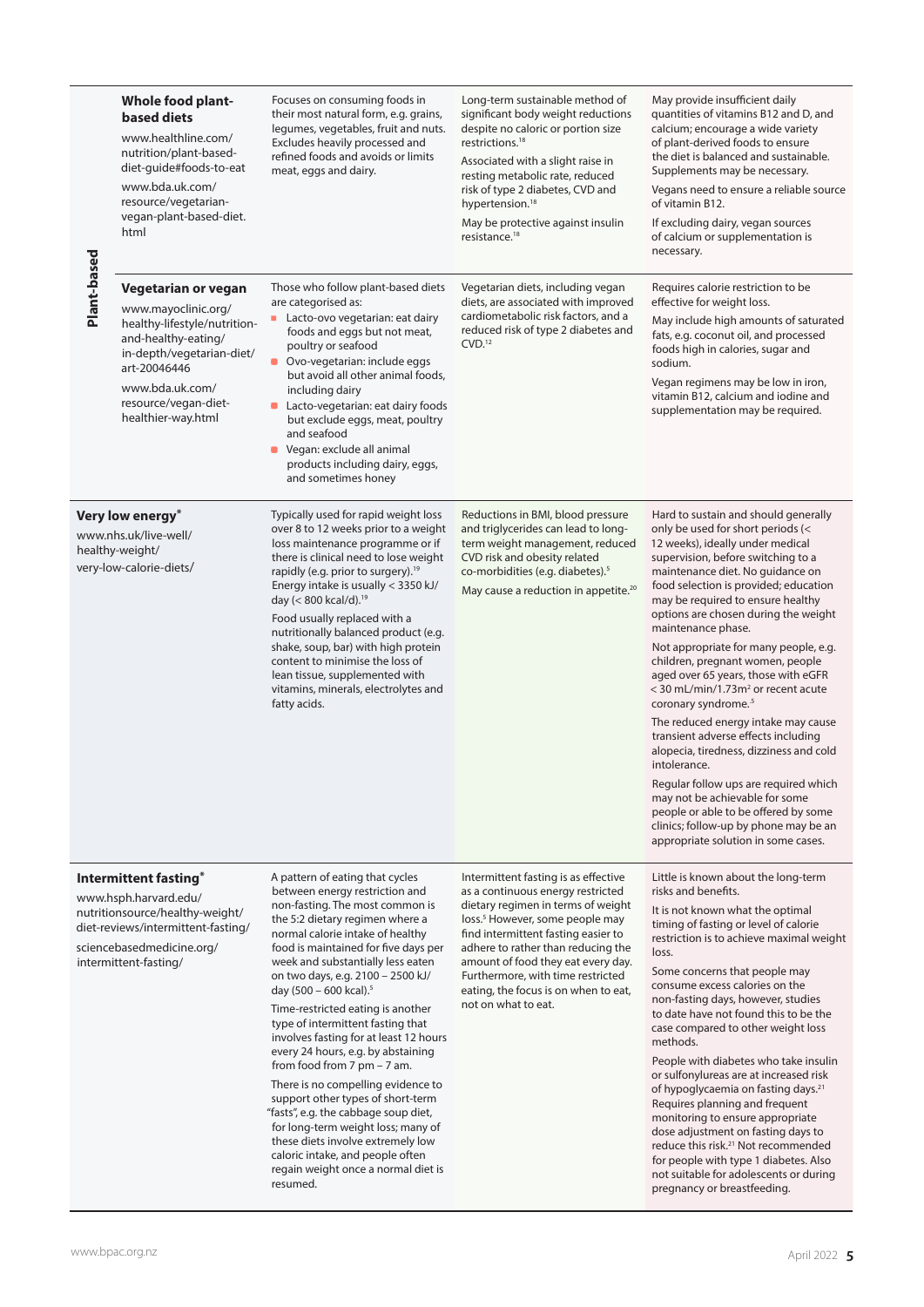suppressants, are effective for inducing long-term weight loss, and excessive use may cause nausea, vomiting, abdominal pain and diarrhoea.<sup>24</sup>

Patient information on weight loss supplements is available from: **[ods.od.nih.gov/pdf/factsheets/WeightLoss-](https://ods.od.nih.gov/pdf/factsheets/WeightLoss-Consumer.pdf#search=%22chitosan%22)[Consumer.pdf#search=%22chitosan%22](https://ods.od.nih.gov/pdf/factsheets/WeightLoss-Consumer.pdf#search=%22chitosan%22)**

# **Exercise should be included in every weight loss regimen**

Exercise alone is less effective than a calorie-restricted diet for achieving weight loss.25 However, some form of physical activity should be included in every weight loss intervention as it augments weight reduction, helps maintain weight loss and confers additional benefits, e.g. increased muscle mass and fitness, decreased central adiposity, and improved cardiovascular and mental health.25, 26

Recommend that people start with exercises they enjoy, are familiar with and are appropriate for their age and capabilities. In general, weight bearing exercises are more effective at reducing BMI than non-weight bearing exercise. For example, walking or jogging uses approximately 30% more energy over the same time period than swimming or cycling.<sup>27</sup>

The amount and type of exercise should be extended as fitness improves.

#### **How much physical activity is recommended?**

Discussions with patients about physical activity can be guided by the following points:<sup>11, 26</sup>

- 1. Sit less and move more, e.g. after sitting for 30 minutes, get up from your seat and walk around
- 2. Do at least 2.5 hours of moderate activity per week\*, e.g. brisk walking, swimming, playing social games/sports, gardening, vacuuming, mowing the lawn. This can be reduced by half if it is vigorous activity\*, e.g. running, hill walking, fast cycling, aerobic dancing, competitive sports, carrying heavy loads, shovelling/digging.
- 3. For additional benefits increase the duration of moderate to vigorous activity; all adults should be encouraged to do more physical activity than is recommended to balance the effects of high levels of sedentary behaviour
- 4. Perform muscle strengthening activities two days of each week
- 5. Some level of physical activity is better than none; reducing sedentary time and increasing physical activity of any intensity is beneficial
- \* Moderate activity noticeably increases heart rate; vigorous activity causes rapid breathing and a substantial increase in heart rate. Exercise intensity is dependent on fitness level and mobility.

Further information about types of physical activities suitable for different age groups is available from: **[www.health.](http://www.health.govt.nz/your-health/healthy-living/food-activity-and-sleep/physical-activity) [govt.nz/your-health/healthy-living/food-activity-and-sleep/](http://www.health.govt.nz/your-health/healthy-living/food-activity-and-sleep/physical-activity) [physical-activity](http://www.health.govt.nz/your-health/healthy-living/food-activity-and-sleep/physical-activity)**

Diabetes New Zealand provides exercise suggestions including activities appropriate for those with an injury or disability, available from: **[www.diabetes.org.nz/type-2](http://www.diabetes.org.nz/type-2-diabetes-physical-activities) [diabetes-physical-activities](http://www.diabetes.org.nz/type-2-diabetes-physical-activities)**

## **Maintaining positive change**

Following a reduction in body weight, changes in appetiteregulating hormones make maintenance of weight loss difficult.25 The hormone ghrelin that causes hunger may remain increased for several years and leptin, which decreases hunger, is suppressed.28 Furthermore, a person's resting metabolic rate slows following weight loss which also makes weight regain more likely.<sup>25</sup>

To counteract these physiological and metabolic changes people need long-term monitoring and support in primary care; accountability may be a motivating factor for some people to maintain weight loss. A recent randomised controlled trial showed that telephone follow-up after a lifestyle weight loss intervention was more effective at reducing weight regain than education alone.<sup>29</sup> While the cost and time involved in individual telephone sessions is a major barrier to implementing this in primary care, people can be encouraged to instigate a 'buddy' system or join a group to maintain (or continue) their weight loss.

Other services and groups which can help with ongoing support include:

- Green Prescription
- **Whānau Ora providers**
- Weight loss groups: **[www.meetup.com/topics/](http://www.meetup.com/topics/weightloss/nz/) [weightloss/nz/](http://www.meetup.com/topics/weightloss/nz/)**
- Walking groups, e.g. Walking New Zealand: **[www.](http://www.walkingnewzealand.co.nz/walking-groups) [walkingnewzealand.co.nz/walking-groups](http://www.walkingnewzealand.co.nz/walking-groups)** or Parkrun (participants can walk, jog or run): **[www.parkrun.co.nz](http://www.parkrun.co.nz)**
- Community fitness classes, e.g. Zumba

#### **Little is known about the benefits of smart phone apps**

Smart phone apps and activity tracking devices may be useful for some people to monitor dietary intake or record (and potentially share) the duration and intensity of exercise. In general, mobile health technology is associated with positive behaviour change, e.g. increased consumption of vegetables and fruits and more physical activity, however, little data are available on long-term effectiveness.<sup>30</sup>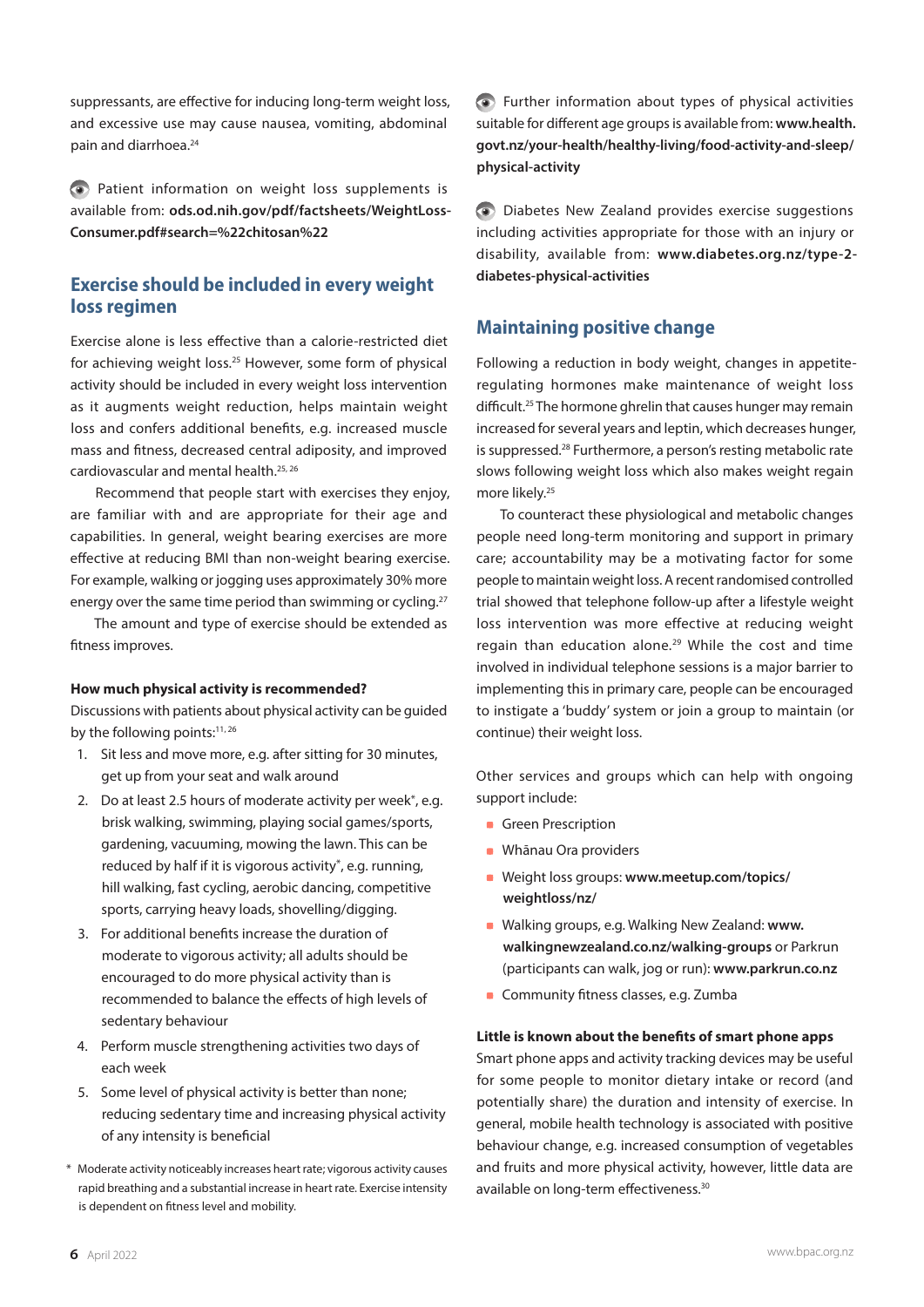New Zealand based nutrition/healthy eating and exercise app reviews used are available from: **[www.healthnavigator.](https://www.healthnavigator.org.nz/apps/n/nutrition-apps/) [org.nz/apps/n/nutrition-apps/](https://www.healthnavigator.org.nz/apps/n/nutrition-apps/)** and **[www.healthnavigator.](https://www.healthnavigator.org.nz/apps/e/exercise-apps/) [org.nz/apps/e/exercise-apps/](https://www.healthnavigator.org.nz/apps/e/exercise-apps/)**

Nutrition Apps reviewed by a Registered Dietitian can be found here: **[dietitians.org.nz/public-info](https://dietitians.org.nz/public-info)**

# **Pharmacological interventions for weight management**

There are four medicines approved for weight loss in New Zealand (none funded; Table 2): liraglutide, phentermine, orlistat and naltrexone + bupropion. These medicines are associated with modest weight loss which must be balanced against the risk of adverse effects. Weight loss medicines can augment the extent of weight loss beyond which dietary and lifestyle interventions can achieve alone, and some can also help to prevent weight regain.<sup>5</sup> Current Ministry of Health advice is that medicines for weight loss should only be considered when:<sup>5</sup>

- **EXTENUARY Lifestyle changes have not produced clinically significant** benefits after six months; and
- The person has a BMI  $\geq$  30 kg/m<sup>2\*</sup>

Patients who are taking medicines for weight loss should be monitored monthly for the first three months.<sup>5</sup> Treatment beyond three months should not be considered unless the patient is tolerating the medicine, a clinically significant benefit has occurred, e.g. ≥ 5% reduction in body weight, and there are no concerns about ongoing treatment.<sup>5</sup>

\* Liraglutide, naltrexone + bupropion and phentermine are also indicated for use in people with a BMI  $\geq 27$  kg/m<sup>2</sup> if they have at least one weight related co-morbidity, e.g. impaired glucose tolerance, hypertension, dyslipidaemia or obstructive sleep apnoea<sup>32</sup>

**Laxatives should not be used for weight loss.** There is no evidence to support the use of over the counter or prescription laxatives for weight loss.<sup>5</sup> In general, most laxatives act on the large intestine, while the majority of food processing and ensuing calorie intake occurs in the small intestine.<sup>31</sup> Any shortterm weight reduction after taking laxatives is not sustainable as it is mostly due to temporary fluid loss; overuse can lead to dehydration and electrolyte disturbances, and in some cases dependence.<sup>31</sup>

## **Metformin may be considered for people at high risk of type 2 diabetes**

Metformin is the first-line medicine for most people with type 2 diabetes. The main actions of metformin are to decrease gluconeogenesis and increase peripheral utilisation of glucose.<sup>32</sup>

The use of metformin may contribute to weight loss and the prevention of diabetes (unapproved indication) in people

who are at high risk of type 2 diabetes, i.e.  $HbA_{1c}$  41 – 49 mmol/ mol.40 Metformin is occasionally used to assist with weight loss in people with a HbA<sub>1c</sub>  $\leq$  40 mmol/mol (unapproved indication). A recent retrospective cohort study found that the average weight loss at six and 12 months for patients with type 2 diabetes/pre-diabetes was approximately 6.5 kg and 7.3 kg, respectively.<sup>41</sup> A meta-analysis demonstrated that people who were overweight or obese without diabetes lost 2.3 kg following the use of metformin for three to four months, compared to people treated with a placebo.<sup>42</sup>

For information on metformin dosing, adverse effects and interactions with other medicines, refer to the New Zealand Formulary: **[www.nzf.org.nz/nzf\\_3715](https://www.nzf.org.nz/nzf_3715)**

# **Surgical interventions for weight loss**

Bariatric surgery is a major and generally irreversible weight loss procedure, superior to non-surgical weight loss interventions. Surgery is effective for motivated patients who are able to maintain lifelong altered eating habits and lifestyle change.5 One year after bariatric surgery, weight loss can be 40 – 50 kg with significant improvements in blood pressure, lipid levels and  $HbA_{1c}$  (including remission of diabetes), obstructive sleep apnoea, gastro-oesophageal reflux and venous circulation.5, 43 Unlike dietary or pharmacological approaches, some types of bariatric surgery may change the body fat 'set point'\* such that it is permanently set at a lower level. People undergoing bariatric surgery have been found to maintain their new, lower body weight for 20 years or more and to live longer on average than individuals not receiving surgery, presumably due to reduced health risks.<sup>43, 44</sup> The Swedish Obese Subjects study ( $N = 2,010$ ) found that compared with matched controls, those who underwent bariatric surgery had:<sup>44</sup>

- $\blacktriangleright$  A > 3-fold increase in diabetes remission rate at 10 years post-surgery
- A risk reduction in overall mortality of 30% at 16 years post-surgery
- A mean reduction in body weight of 18% at 20 years post-surgery

Certain inclusion criteria must be met before a patient is considered for publicly funded bariatric surgery. Bariatric surgery can also be accessed privately; acceptance criteria is likely to vary between clinics.

\* For further information on bariatric surgery and body weight set point, see: **[www.obesityaction.org/resources/](http://www.obesityaction.org/resources/body-weight-set-point-what-we-know-and-what-we-dont-know/) [body-weight-set-point-what-we-know-and-what-we-dont-know/](http://www.obesityaction.org/resources/body-weight-set-point-what-we-know-and-what-we-dont-know/)**

For information on the referral process for bariatric surgery, see: **[www.health.govt.nz/publication/clinical-guidelines](https://www.health.govt.nz/publication/clinical-guidelines-weight-management-new-zealand-adults)[weight-management-new-zealand-adults](https://www.health.govt.nz/publication/clinical-guidelines-weight-management-new-zealand-adults)**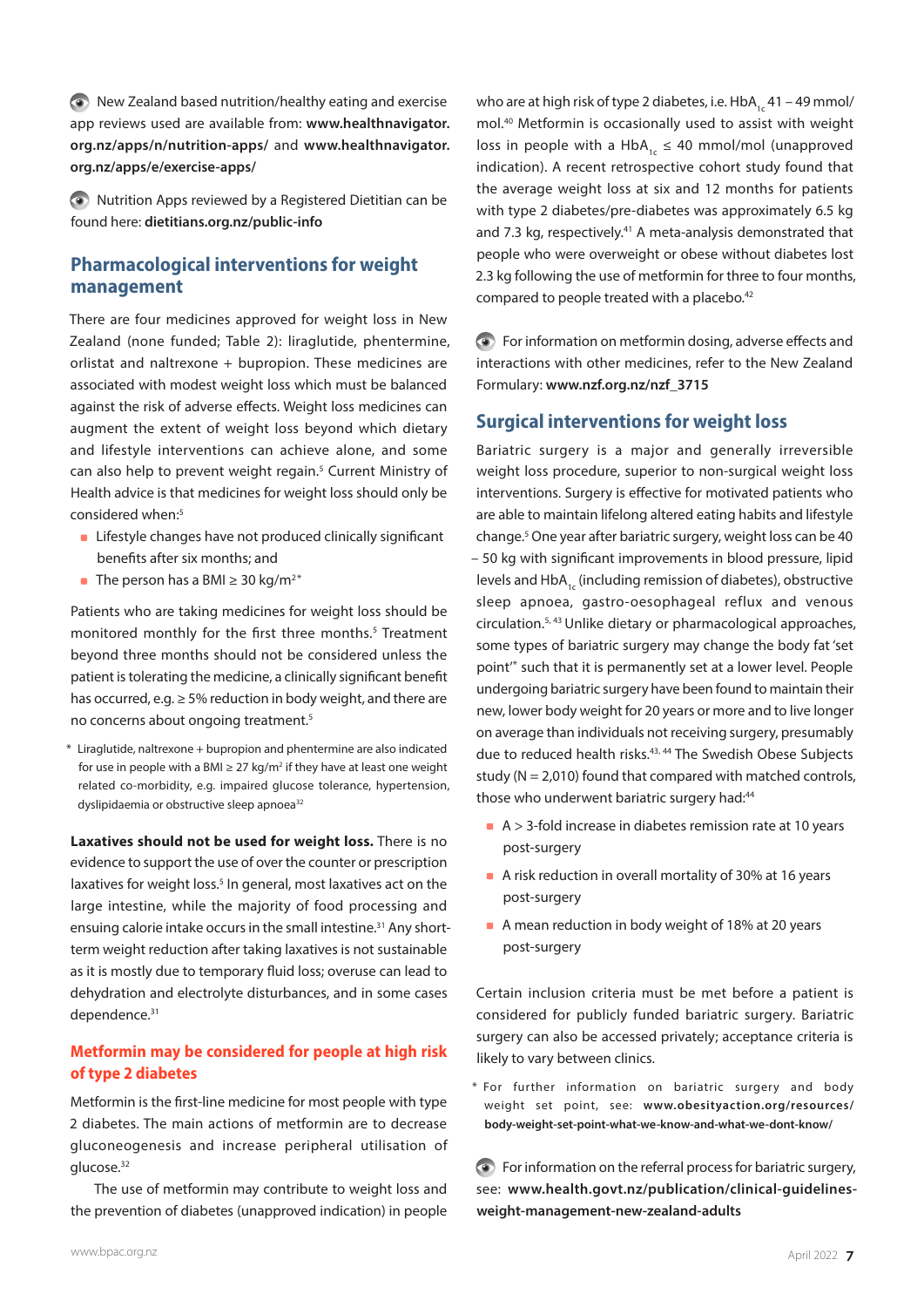Table 2: Medicines approved (but not funded) for weight loss in New Zealand.<sup>32</sup> For information on dosing, monitoring, adverse effects and interactions, refer to the New Zealand Formulary: **[www.nzf.org.nz](https://www.nzf.org.nz/nzf_1)**

| <b>Medicine</b>                            | <b>Class</b>                                                                                                                      | <b>Mechanism of</b><br>action                                                                                              | <b>Evidence</b>                                                                                                                                                                                                                                                      | <b>Notes</b>                                                                                                                                                                                                                                                                                                                                                                                                                                                                                                                                                                                                                                                                                                                                                                               |
|--------------------------------------------|-----------------------------------------------------------------------------------------------------------------------------------|----------------------------------------------------------------------------------------------------------------------------|----------------------------------------------------------------------------------------------------------------------------------------------------------------------------------------------------------------------------------------------------------------------|--------------------------------------------------------------------------------------------------------------------------------------------------------------------------------------------------------------------------------------------------------------------------------------------------------------------------------------------------------------------------------------------------------------------------------------------------------------------------------------------------------------------------------------------------------------------------------------------------------------------------------------------------------------------------------------------------------------------------------------------------------------------------------------------|
| Liraglutide<br>(injectable)                | Glucagon-like<br>peptide 1 (GLP-1)<br>receptor agonist*                                                                           | Reduces appetite<br>and increases satiety                                                                                  | Liraglutide, 3 mg<br>daily, for 56 weeks<br>alongside healthy<br>diet and physical<br>activity achieved an<br>8% weight reduction<br>and improvements<br>in systolic blood<br>pressure, lipid<br>profiles, $HbA_{1c}$ and<br>fasting glucose<br>levels <sup>33</sup> | Administered as a once daily subcutaneous injection,<br>starting at a dose of 600 micrograms, daily, and<br>titrating upwards to a maintenance dose of 3 mg,<br>daily.<br>Generally well-tolerated; common adverse effects<br>include gastrointestinal disturbance, e.g. nausea,<br>constipation or diarrhoea.<br>Patients often regain weight over time, it is therefore<br>recommended to continue taking this medicine for<br>at least 12 months and to continue with lifestyle<br>changes to maintain weight loss in people who<br>respond. <sup>34</sup><br>Does not increase the incidence of CVD in people<br>with obesity and type 2 diabetes; provides renal<br>protection in people with type 2 diabetes. <sup>33</sup><br>Cost of treatment may be prohibitive for many people. |
| <b>Naltrexone</b><br>+ bupropion<br>(oral) | Opioid receptor<br>antagonist<br>(naltrexone)<br>Selective<br>noradrenaline<br>and dopamine<br>re-uptake inhibitor<br>(bupropion) | Reduces appetite<br>and increases<br>energy expenditure;<br>controls food<br>cravings and<br>modifies eating<br>behaviours | Mean weight loss<br>in participants<br>who responded<br>to treatment <sup>+</sup> of<br>approximately 12%<br>at week 56; 85% of<br>these participants<br>achieved weight<br>loss of at least 5% at<br>week 56 <sup>35</sup>                                          | Generally well-tolerated, but contraindicated in<br>some patient groups, e.g. those with current seizure<br>disorder or a history of seizures, bipolar, opiate<br>dependence or withdrawal. Increased risk of serotonin<br>syndrome when bupropion is taken with other<br>serotonergic medicines, e.g. a SSRI.<br>Nausea is a common adverse effect; it is usually<br>transient and slow dose titration may help to manage<br>this. Patients can develop elevated heart rate or blood<br>pressure and these should be monitored at baseline<br>and then at regular intervals. <sup>36</sup><br>If weight loss of at least 5% of initial body weight has<br>not been achieved after 16 weeks, treatment should<br>be discontinued.                                                          |
| <b>Phentermine</b><br>(oral)               | Dopaminergic<br>agonist                                                                                                           | Appetite<br>suppressant                                                                                                    | Limited trials<br>assessing<br>phentermine as<br>a monotherapy;<br>15 - 40 mg induced<br>weight loss of 3.6 -<br>4.5 kg at six months<br>without increasing<br>CVD or death <sup>37</sup>                                                                            | Indicated for short-term use only, i.e. < 3 months.<br>Contraindications include cardiac abnormalities and<br>hypertension. <sup>32</sup><br>May have addictive potential (as it is a<br>sympathomimetic); be alert for signs of dependence.                                                                                                                                                                                                                                                                                                                                                                                                                                                                                                                                               |
| <b>Orlistat (oral)</b>                     | Selective pancreatic<br>lipase inhibitor                                                                                          | Reduces fat<br>digestion and<br>absorption, which is<br>excreted in the stool                                              | Modest weight loss<br>$(2 - 3\% \text{ of total body})$<br>weight after one<br>year) <sup>33, 37</sup>                                                                                                                                                               | Low-fat diet required to avoid excessive fatty or oily<br>stools.<br>Adverse effects can be significant, e.g. faecal urgency,<br>flatulence, cramps, bloating and impaired absorption<br>of fat-soluble vitamins. These symptoms may indicate<br>that the patient is eating too much fat, which may<br>motivate them to reduce their intake. <sup>32</sup><br>Slowly titrating the dose or adding psyllium fibre to the<br>diet may reduce gastrointestinal adverse effects. <sup>38</sup>                                                                                                                                                                                                                                                                                                 |

\* Dulaglutide, which is also a GLP-1 receptor agonist, promotes greater reductions in HbA<sub>1c</sub> than liraglutide, however, the extent of weight loss and cardiovascular protection are similar.<sup>39</sup> Patients may prefer to take dulaglutide because of its once weekly injectable dosing regimen, rather than the daily dosing and titration required with liraglutide treatment. People with type 2 diabetes may be eligible for funded dulaglutide treatment and some people who do not have diabetes may benefit from off label and unfunded use of dulaglutide for weight loss. Further information on dulaglutide is available from: **[bpac.org.nz/2021/diabetes.aspx](https://bpac.org.nz/2021/diabetes.aspx)**

† Defined as ≥ 5% weight loss at week 16 of treatment34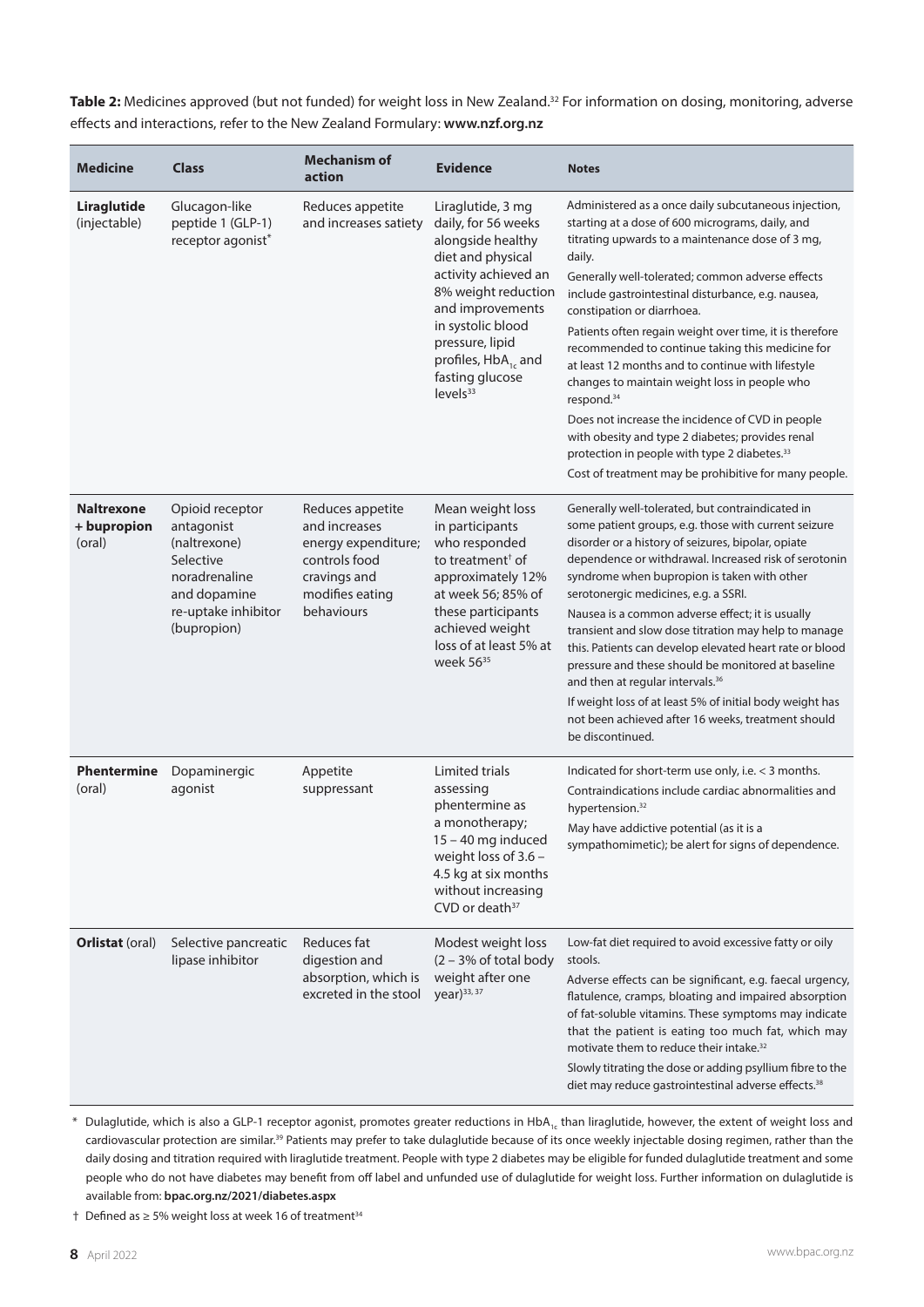# **Supporting patients who have undergone bariatric surgery**

The goal during the first one to eight weeks following bariatric surgery is to maintain hydration and to ensure protein and nutrient intake is sufficient to allow healing and prevent muscle loss while the patient returns to solid food.<sup>45</sup> Dietitians have an important role in the multidisciplinary team, both before and after bariatric surgery, and will help to quide this process.<sup>45</sup>

The long-term use of mineral and multivitamin supplements is recommended including iron, folic acid, thiamine and vitamin B12.45 Request a full blood count and analysis of iron, vitamin B12, serum calcium, magnesium, phosphate and albumin every six months for the first two years and then annually.<sup>45</sup> Patients should be monitored for signs of protein deficiency which can occur in the first months after the procedure, e.g alopecia, poor wound healing, muscle weakness.45

Alcohol should be avoided, or consumed in moderation, as its metabolism may be impaired following bariatric surgery. Pregnancy is not recommended for at least two years.<sup>5, 45</sup>

# **The bottom line: weight loss requires a life-long commitment**

Weight loss is a journey rather than a destination, both for patients and the health professionals assisting them. The long-term lifestyle changes needed to achieve sustainable weight loss require continual commitment, motivation and perseverance from the person themselves and ongoing support from family, friends and health professionals. The role of the primary care team is to encourage people to maintain positive change and to offer additional advice as people age and their health or circumstances change.

**Acknowledgement:** Thank you to **Miriam Mullard**, Dietetic Manager, MacMurray Gastroenterology Centre, Auckland for expert review of this article.

N.B. Expert reviewers do not write the articles and are not responsible for the final content. bpac<sup>nz</sup> retains editorial oversight of all content.

#### **References**

- 1. Ministry of Health. Annual update of key results 2020/21: New Zealand Health Survey. Available from: [https://www.health.govt.nz/publication/annual](https://www.health.govt.nz/publication/annual-update-key-results-2020-21-new-zealand-health-survey)[update-key-results-2020-21-new-zealand-health-survey](https://www.health.govt.nz/publication/annual-update-key-results-2020-21-new-zealand-health-survey) (Accessed Mar, 2022)
- 2. Theodore R, McLean R, TeMorenga L. Challenges to addressing obesity for Māori in Aotearoa/New Zealand. Aust N Z J Public Health 2015;39:509–12. doi:10.1111/1753-6405.12418
- 3. Misra A. Ethnic-specific criteria for classification of body mass index: a perspective for Asian Indians and American Diabetes Association position statement. Diabetes Technol Ther 2015;17:667–71. doi:10.1089/dia.2015.0007
- 4. Wen JYJ, Rush EC, Plank LD. Assessment of obesity in New Zealand Chinese: a comparative analysis of adults aged 30-39 years from five ethnic groups. N Z Med J 2010;123:87–98.

## **Patient resources:**

#### **Websites:**

- **The Heart Foundation has a selection of** approximately 400 healthy recipes available from: **[www.heartfoundation.org.nz/wellbeing/](http://www.heartfoundation.org.nz/wellbeing/healthy-recipes) [healthy-recipes](http://www.heartfoundation.org.nz/wellbeing/healthy-recipes)**
- A list of fibre-rich foods is available from: **[nutritionfoundation.org.nz/nutrition-facts/](https://nutritionfoundation.org.nz/nutrition-facts/nutrients/carbohydrates/fibre) [nutrients/carbohydrates/fibre](https://nutritionfoundation.org.nz/nutrition-facts/nutrients/carbohydrates/fibre)**
- The healthy heart visual food guide indicates the relative quantities of food groups that should be eaten. Versions in Te Reo Māori and several Pacific Island and Asian languages are available from: **[www.healthnavigator.org.nz/healthy-living/h/](https://www.healthnavigator.org.nz/healthy-living/h/healthy-heart-visual-food-guide/) [healthy-heart-visual-food-guide/](https://www.healthnavigator.org.nz/healthy-living/h/healthy-heart-visual-food-guide/)**

#### **Handouts:**

**Handouts for patients including healthy eating,** activity advice and serving size guides are available from: **[www.healthed.govt.nz/resource/healthy](http://www.healthed.govt.nz/resource/healthy-eating-active-living)[eating-active-living](http://www.healthed.govt.nz/resource/healthy-eating-active-living)** and **[www.nutritionandactivity.](http://www.nutritionandactivity.govt.nz/nutrition) [govt.nz/nutrition](http://www.nutritionandactivity.govt.nz/nutrition)**

#### **Apps:**

- **The "My Diabetes Journey" app contains helpful** resources from the Diabetes New Zealand "Take Control Toolkit", including recipes, nutritional information and advice: **[www.diabetes.org.nz/](https://www.diabetes.org.nz/my-diabetes-journey-app) [my-diabetes-journey-app](https://www.diabetes.org.nz/my-diabetes-journey-app)**
- **FoodSwitch can scan the barcodes of packaged** foods. It provides nutritional information about foods and can suggest similar foods that are healthier: **[www.foodswitch.co.nz/content/](http://www.foodswitch.co.nz/content/about-foodswitch) [about-foodswitch](http://www.foodswitch.co.nz/content/about-foodswitch)**
- **Easy Diet Diary NZ can count calories, track diet and** exercise and scan barcodes. This app is most useful for people wanting to monitor energy intake on a regular basis: **[www.healthnavigator.org.nz/apps/e/](https://www.healthnavigator.org.nz/apps/e/easy-diet-diary-nz/) [easy-diet-diary-nz/](https://www.healthnavigator.org.nz/apps/e/easy-diet-diary-nz/)**